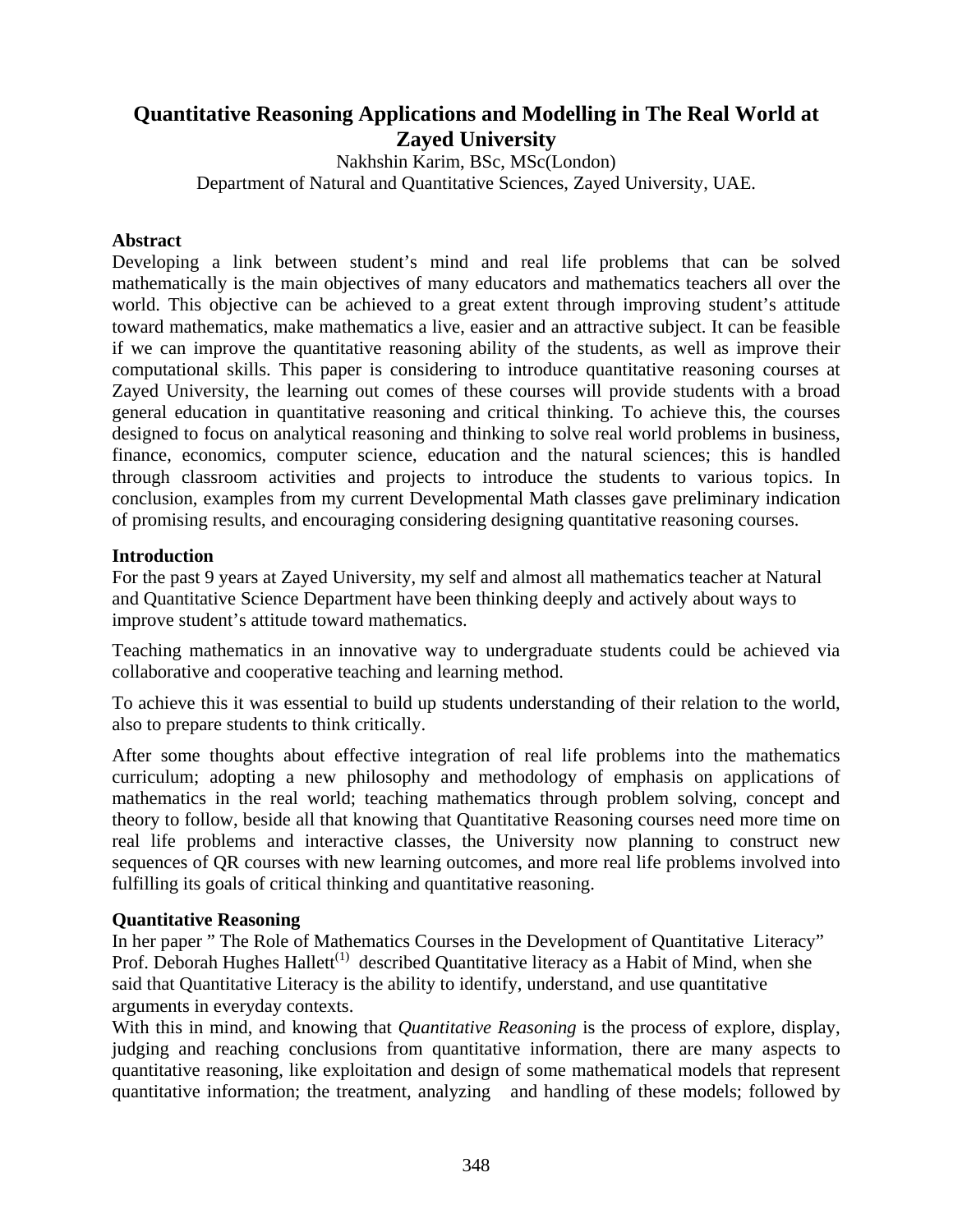outcomes and conclusions, then predictions depending on the analysis made, and finally the assessment of how reasonable are these conclusions.

Quantitative Reasoning is essential in almost all academic grounds, is crucial for making decisions in real life problems, and is used in every line of work and careers.

According to the Mathematics Association of America  $(MAA)^{(2)}$ , the basic skills and capabilities in Quantitative Reasoning should be established for all students who receive a bachelor's degree, graduates are expected to be able to apply simple mathematical methods to the solution of realworld problem.

Also Quantitative Reasoning course should be handled carefully, at appropriate times and in appropriate ways. Assessment too should reflect course goals and teaching methods used.

# **Quantitative Reasoning Courses Learning Outcomes**

Quantitative Reasoning encompasses abilities necessary for a student to become quantitatively literate in today's technological world.

Most higher education institutions include among its learning goals for its students quantitative reasoning. Very often, both critical thinking and quantitative reasoning (or QL) will be listed as goals.

We too at Zayed University as a "Laptop University" our students will be able to apply information technology tools and skills in an ethical way. Learning Outcomes for a Quantitative Course can be summarized as follows $^{(3)}$ :

Students will understand the impact of quantitative reasoning and mathematics on the sciences, society and one's personal life and the need to apply suitable quantitative methods to solve realworld problems.

Students will be able to apply the logic of reasonableness to interpret, express and manipulate quantitative information in forms such as verbal, numeric, graphical and symbolic.

Students will be able to interpret mathematical or statistical models such as formulas, graphs and tables and draw inferences from them.

Students will be able to use appropriate technology to evaluate, analyze and synthesize information in problem solving situations.

Students will be able to make estimates and check answers to quantitative problems in order to identify alternatives and critically evaluate their reasonableness and limits of validity.

# **Suggested Example for a new Quantitative Reasoning Course**

A course in Quantitative Reasoning is to be designed to provide students with a broad general education in quantitative reasoning and critical thinking. It will also provide a foundation for the development of their ability to function competently and confidently in majors' programs. The course will focus on analytical reasoning and thinking to solve real world problems in business, finance, economics, computer science, education and the natural sciences.

Following an introduction to mathematical modeling, different kind of functions will be introduced, Linear, Quadratic, Exponential, and Periodic Functions.

The following example on Linear functions is given; to show how to be approached in a Quantitative Reasoning Course.

# **Linear Functions (Trip Cost)**

Sara and Fatima live in Tariff; they decided to participate in Terry Fox Run to be held on a Friday morning in Abu Dhabi. They need to rent a car for that day, they had two offers from Car Rental companies A and B. Company A offered 15 Dirhams and 1 Dirham for each extra kilometer of travel, Company B offered 40 Dirhams and half Dirham for each extra kilometer of travel.

Which of the two companies cost less, A or B? why? Explain.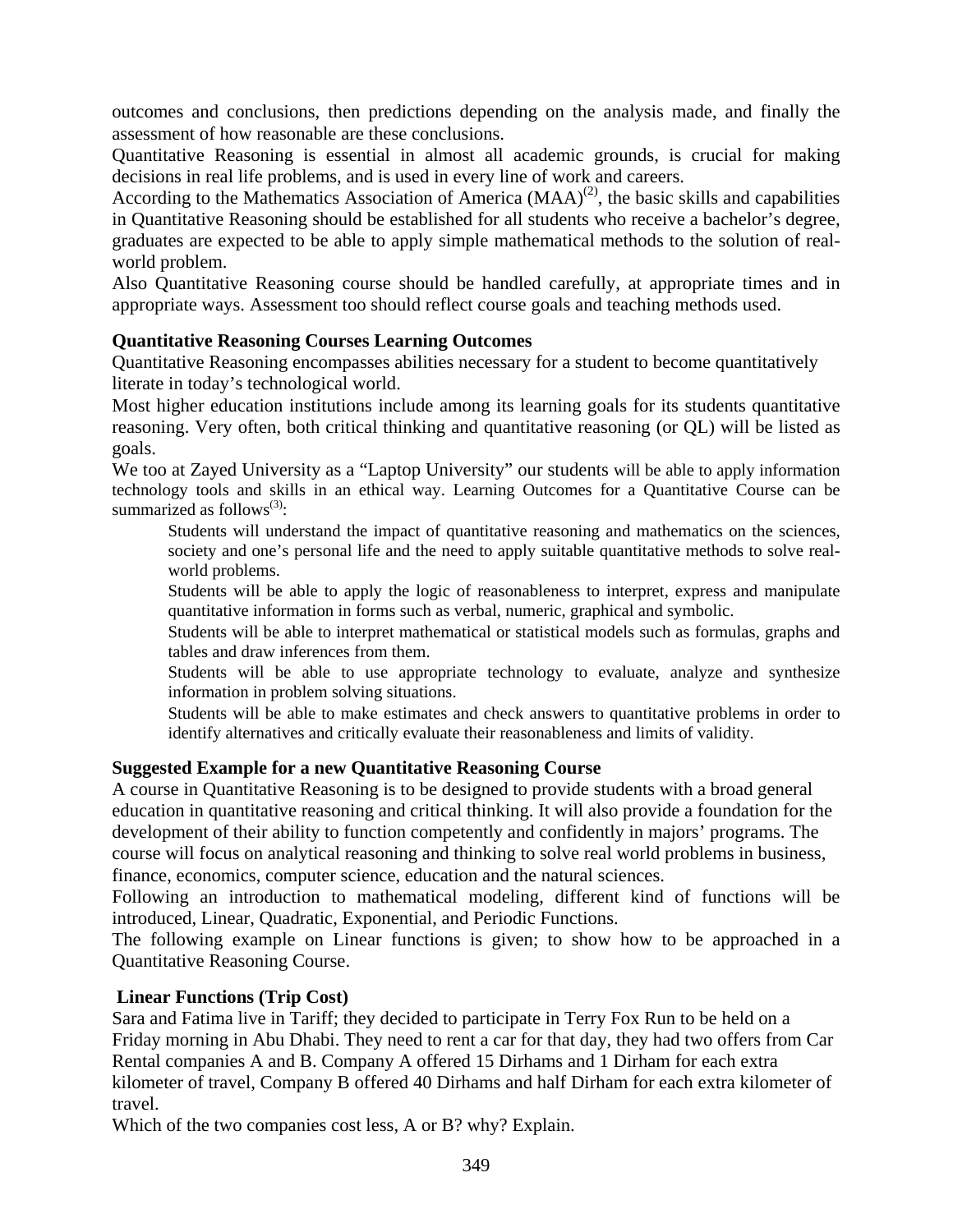Note: Distance between Tariff and Abu Dhabi is 80 kilometers.

One way to work this problem is to give different distances, and to find the cost for each company to see which one is less expensive.

For example suppose we imagine driving only 3 km.

In this case, the cost of company A would be  $C_A = 3(1) + 15 = 18D$ hs. the cost of company B would be  $C_B = 3(0.5) + 40 = 41.5D$ hs. For the travel of 5 kilometers the cost of each company will be as follows:  $C_A = 5(1) + 15 = 20D$ hs.  $C_B = 5(0.5) + 40 = 42.5D$ hs.

We can conclude that the company A would cost less if they are going to drive only a few kilometers.

Now to find out the cost for 80 km ( which is the distance from Tariff to Abu Dhabi). The cost can be worked out differently,

 $C_A = 80(1) + 15 = 95D$ hs.

 $C_B = 80(0.5) + 40 = 80D$ hs.

You see to travel from Tariff to Abu Dhabi would cost 95Dhs with company A and 80Dhs with company B.

This means that to rent a car for traveling from Tariff to Abu Dhabi, it will cost less to rent from B than from A.

We can describe the cost of each company as a function:

Company A  $C_A = 1(d) + 15$ 

Company B  $C_B = 0.5(d) + 40$ 

One can make tables for each company as follows:

Company A  $C_A = 1(d) + 15$ 

| Distance in<br>km(d) | ت        |          | $\bigcap$<br>رے | 80 | 100 |
|----------------------|----------|----------|-----------------|----|-----|
| Cost in<br>Dhs ©     | ∣о<br>10 | or<br>∠∪ | 40              | 95 | 112 |

Company B  $C_B = 0.5(d) + 40$ 

| Distance in | ັ    |      | $\bigcap$<br>رے    | 80 | 100 |
|-------------|------|------|--------------------|----|-----|
| km(d)       |      |      |                    |    |     |
| Cost in     | 41.5 | 42.5 | $\epsilon$<br>ن. ۱ | 80 | 90  |
| Dhs ©       |      |      |                    |    |     |

Their friend Aysha lives in Hamim, half way between Tariff and Abu Dhabi. Which company is less expensive for Aysha to travel with?

Hamim is half way between Tariff and Abu Dhabi (The distance is  $80/2 = 40$  km). Now to find out which company cost less for Aysha is: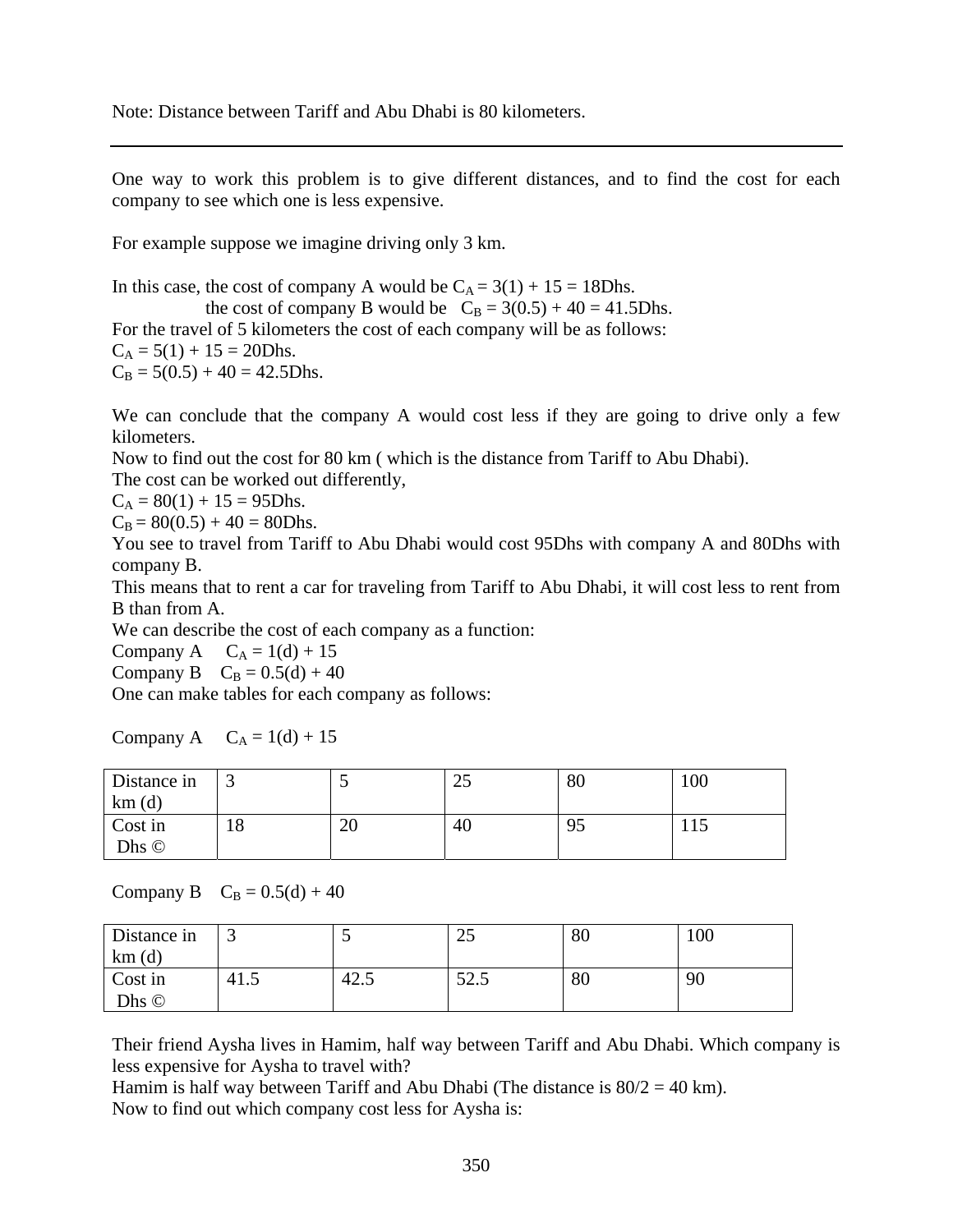We can find out either from the graph, or from the equations representing functions, that: The cost of company A would be  $C_A = 40(1) + 15 = 55D$ hs. The cost of company B would be  $C_B = 40(0.5) + 40 = 60D$ hs. This means for Aysha it will cost less to rent from company A than B. What would be the distance in order for the two companies charge the same amount?

### **Use of technology to solve and interpret this example**

Maple is one of the software that we can use as a tool for this problem

### **Linear Functions from Data**

| ш                                     | u  |    |    | رے | 80 | 100 |
|---------------------------------------|----|----|----|----|----|-----|
| $\bigcap$<br>$\overline{\phantom{0}}$ | CB | 18 | ∠∪ | 40 | 95 | 115 |

|                |    |      |      | $\overline{C}$<br>ر ے | 80 | 100 |
|----------------|----|------|------|-----------------------|----|-----|
| $\bigcap$<br>∠ | CB | 41.5 | 42.5 | 52.5                  | 80 | 90  |

> **with(plots):**

$$
> set options(view=[0..120,0..120]):
$$

> **data1:=([3,18],[5,20],[25,40],[80,95],[100,115]);**  $data1 := [3, 18]$ ,  $[5, 20]$ ,  $[25, 40]$ ,  $[80, 95]$ ,  $[100, 115]$ 

> **data2:=([3,41.5],[5,42.5],[25,52.5],[80,80],[100,90]);**  $data2 := [3, 41.5]$ ,  $[5, 42.5]$ ,  $[25, 52.5]$ ,  $[80, 80]$ ,  $[100, 90]$ 

```
> p1:=plot([data1],style=point,colour=red):
> p2:=plot([data2],style=point,colour=blue): 
display([p1,p2]);
```


Maple uses the arrow notation to store functions